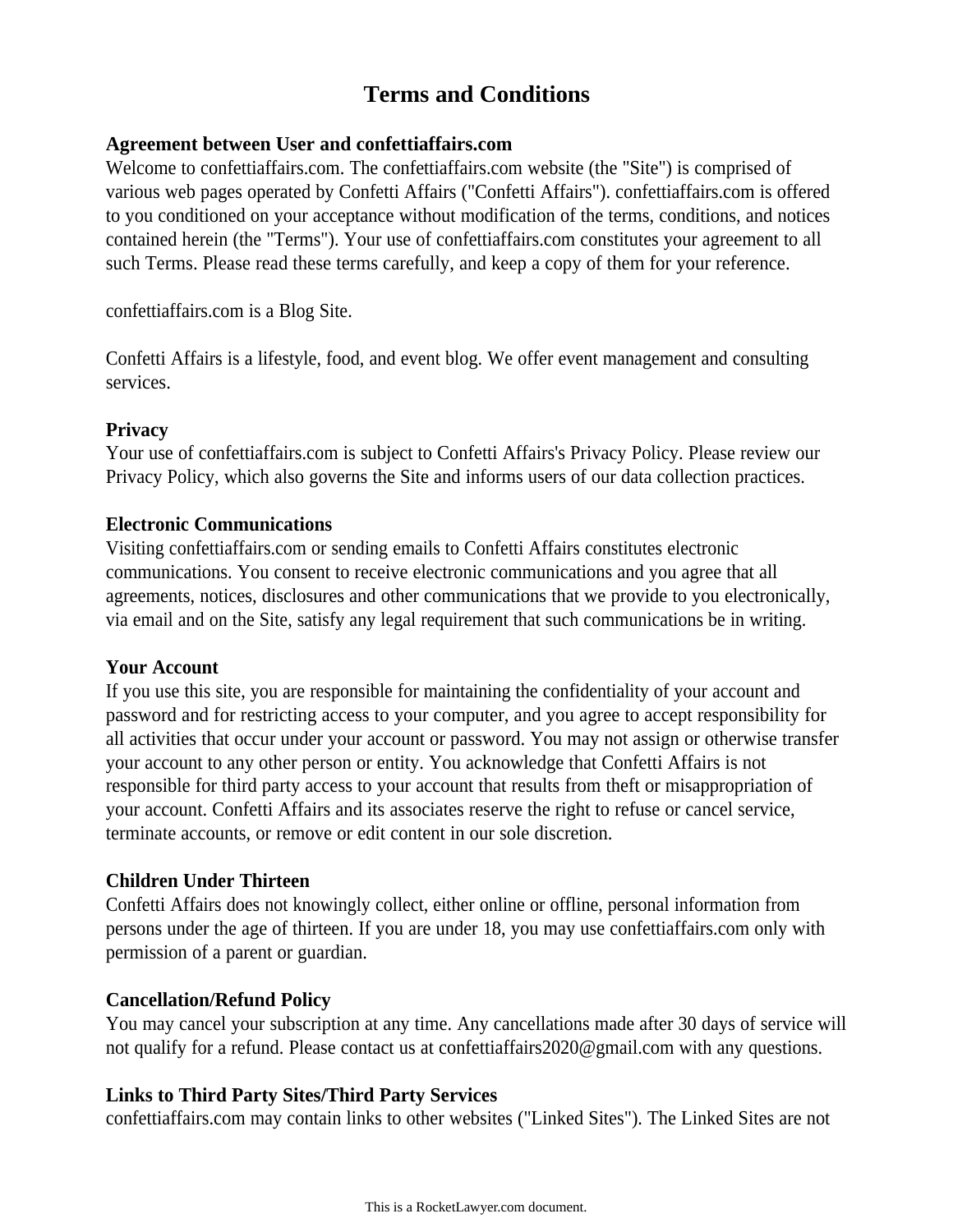under the control of Confetti Affairs and Confetti Affairs is not responsible for the contents of any Linked Site, including without limitation any link contained in a Linked Site, or any changes or updates to a Linked Site. Confetti Affairs is providing these links to you only as a convenience, and the inclusion of any link does not imply endorsement by Confetti Affairs of the site or any association with its operators.

Certain services made available via confettiaffairs.com are delivered by third party sites and organizations. By using any product, service or functionality originating from the confettiaffairs.com domain, you hereby acknowledge and consent that Confetti Affairs may share such information and data with any third party with whom Confetti Affairs has a contractual relationship to provide the requested product, service or functionality on behalf of confettiaffairs.com users and customers.

## **No Unlawful or Prohibited Use/Intellectual Property**

You are granted a non-exclusive, non-transferable, revocable license to access and use confettiaffairs.com strictly in accordance with these terms of use. As a condition of your use of the Site, you warrant to Confetti Affairs that you will not use the Site for any purpose that is unlawful or prohibited by these Terms. You may not use the Site in any manner which could damage, disable, overburden, or impair the Site or interfere with any other party's use and enjoyment of the Site. You may not obtain or attempt to obtain any materials or information through any means not intentionally made available or provided for through the Site.

All content included as part of the Service, such as text, graphics, logos, images, as well as the compilation thereof, and any software used on the Site, is the property of Confetti Affairs or its suppliers and protected by copyright and other laws that protect intellectual property and proprietary rights. You agree to observe and abide by all copyright and other proprietary notices, legends or other restrictions contained in any such content and will not make any changes thereto.

You will not modify, publish, transmit, reverse engineer, participate in the transfer or sale, create derivative works, or in any way exploit any of the content, in whole or in part, found on the Site. Confetti Affairs content is not for resale. Your use of the Site does not entitle you to make any unauthorized use of any protected content, and in particular you will not delete or alter any proprietary rights or attribution notices in any content. You will use protected content solely for your personal use, and will make no other use of the content without the express written permission of Confetti Affairs and the copyright owner. You agree that you do not acquire any ownership rights in any protected content. We do not grant you any licenses, express or implied, to the intellectual property of Confetti Affairs or our licensors except as expressly authorized by these Terms.

## **Use of Communication Services**

The Site may contain bulletin board services, chat areas, news groups, forums, communities, personal web pages, calendars, and/or other message or communication facilities designed to enable you to communicate with the public at large or with a group (collectively, "Communication Services"). You agree to use the Communication Services only to post, send and receive messages and material that are proper and related to the particular Communication Service.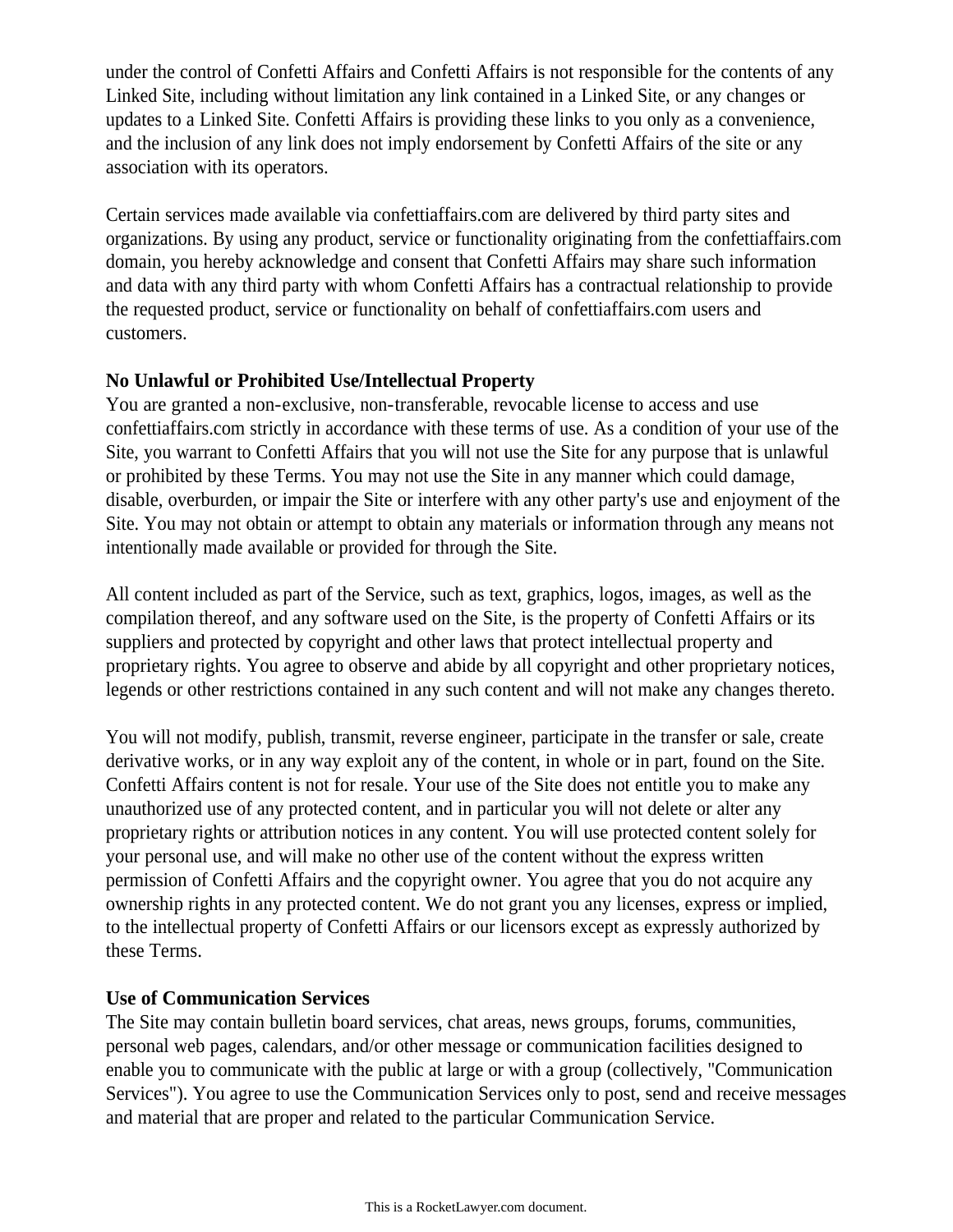By way of example, and not as a limitation, you agree that when using a Communication Service, you will not: defame, abuse, harass, stalk, threaten or otherwise violate the legal rights (such as rights of privacy and publicity) of others; publish, post, upload, distribute or disseminate any inappropriate, profane, defamatory, infringing, obscene, indecent or unlawful topic, name, material or information; upload files that contain software or other material protected by intellectual property laws (or by rights of privacy of publicity) unless you own or control the rights thereto or have received all necessary consents; upload files that contain viruses, corrupted files, or any other similar software or programs that may damage the operation of another's computer; advertise or offer to sell or buy any goods or services for any business purpose, unless such Communication Service specifically allows such messages; conduct or forward surveys, contests, pyramid schemes or chain letters; download any file posted by another user of a Communication Service that you know, or reasonably should know, cannot be legally distributed in such manner; falsify or delete any author attributions, legal or other proper notices or proprietary designations or labels of the origin or source of software or other material contained in a file that is uploaded; restrict or inhibit any other user from using and enjoying the Communication Services; violate any code of conduct or other guidelines which may be applicable for any particular Communication Service; harvest or otherwise collect information about others, including e-mail addresses, without their consent; violate any applicable laws or regulations.

Confetti Affairs has no obligation to monitor the Communication Services. However, Confetti Affairs reserves the right to review materials posted to a Communication Service and to remove any materials in its sole discretion. Confetti Affairs reserves the right to terminate your access to any or all of the Communication Services at any time without notice for any reason whatsoever.

Confetti Affairs reserves the right at all times to disclose any information as necessary to satisfy any applicable law, regulation, legal process or governmental request, or to edit, refuse to post or to remove any information or materials, in whole or in part, in Confetti Affairs's sole discretion.

Always use caution when giving out any personally identifying information about yourself or your children in any Communication Service. Confetti Affairs does not control or endorse the content, messages or information found in any Communication Service and, therefore, Confetti Affairs specifically disclaims any liability with regard to the Communication Services and any actions resulting from your participation in any Communication Service. Managers and hosts are not authorized Confetti Affairs spokespersons, and their views do not necessarily reflect those of Confetti Affairs.

Materials uploaded to a Communication Service may be subject to posted limitations on usage, reproduction and/or dissemination. You are responsible for adhering to such limitations if you upload the materials.

## **Materials Provided to confettiaffairs.com or Posted on Any Confetti Affairs Web Page**

Confetti Affairs does not claim ownership of the materials you provide to confettiaffairs.com (including feedback and suggestions) or post, upload, input or submit to any Confetti Affairs Site or our associated services (collectively "Submissions"). However, by posting, uploading, inputting,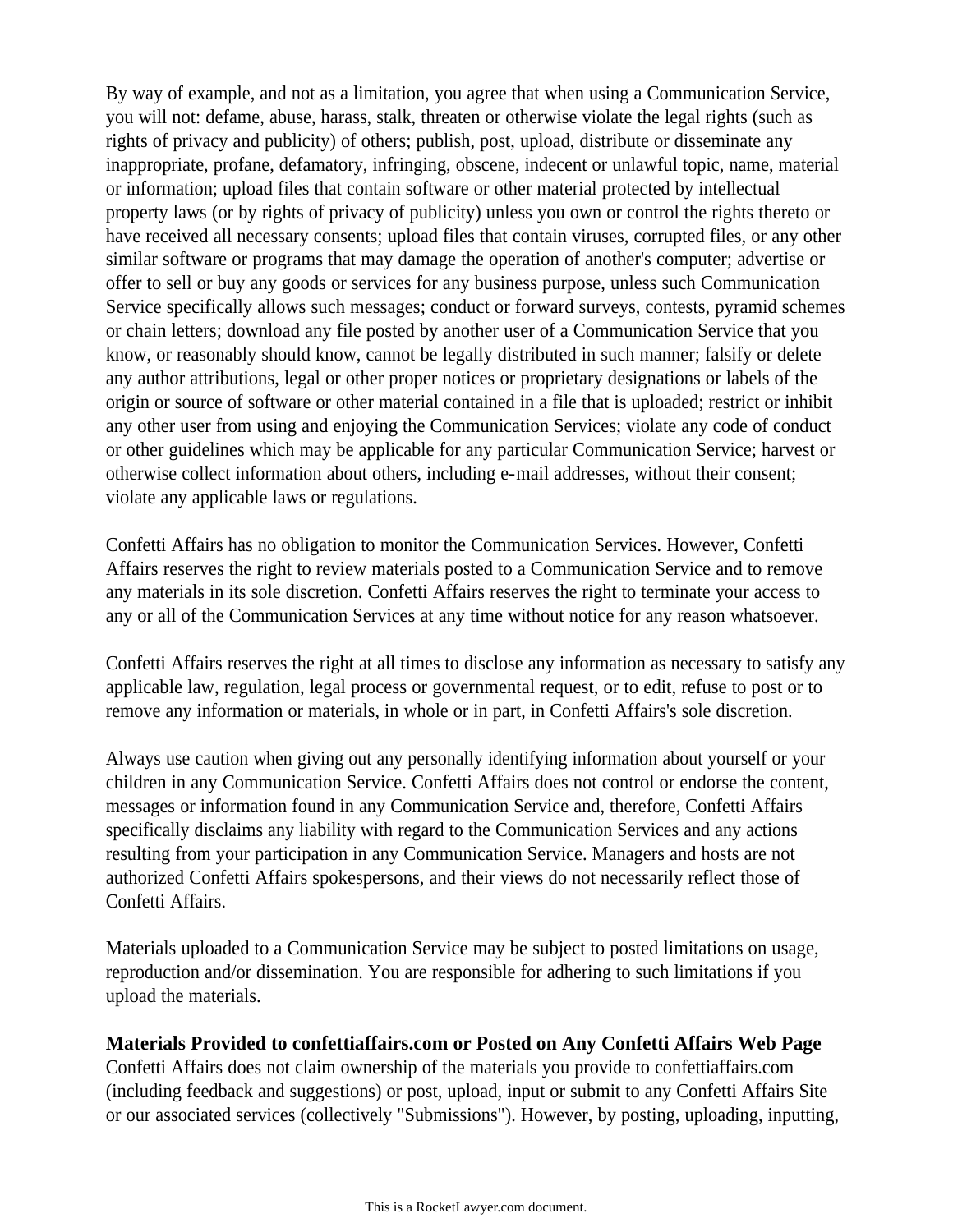providing or submitting your Submission you are granting Confetti Affairs, our affiliated companies and necessary sublicensees permission to use your Submission in connection with the operation of their Internet businesses including, without limitation, the rights to: copy, distribute, transmit, publicly display, publicly perform, reproduce, edit, translate and reformat your Submission; and to publish your name in connection with your Submission.

No compensation will be paid with respect to the use of your Submission, as provided herein. Confetti Affairs is under no obligation to post or use any Submission you may provide and may remove any Submission at any time in Confetti Affairs's sole discretion.

By posting, uploading, inputting, providing or submitting your Submission you warrant and represent that you own or otherwise control all of the rights to your Submission as described in this section including, without limitation, all the rights necessary for you to provide, post, upload, input or submit the Submissions.

### **Third Party Accounts**

You will be able to connect your Confetti Affairs account to third party accounts. By connecting your Confetti Affairs account to your third party account, you acknowledge and agree that you are consenting to the continuous release of information about you to others (in accordance with your privacy settings on those third party sites). If you do not want information about you to be shared in this manner, do not use this feature.

### **International Users**

The Service is controlled, operated and administered by Confetti Affairs from our offices within the USA. If you access the Service from a location outside the USA, you are responsible for compliance with all local laws. You agree that you will not use the Confetti Affairs Content accessed through confettiaffairs.com in any country or in any manner prohibited by any applicable laws, restrictions or regulations.

## **Indemnification**

You agree to indemnify, defend and hold harmless Confetti Affairs, its officers, directors, employees, agents and third parties, for any losses, costs, liabilities and expenses (including reasonable attorney's fees) relating to or arising out of your use of or inability to use the Site or services, any user postings made by you, your violation of any terms of this Agreement or your violation of any rights of a third party, or your violation of any applicable laws, rules or regulations. Confetti Affairs reserves the right, at its own cost, to assume the exclusive defense and control of any matter otherwise subject to indemnification by you, in which event you will fully cooperate with Confetti Affairs in asserting any available defenses.

## **Arbitration**

In the event the parties are not able to resolve any dispute between them arising out of or concerning these Terms and Conditions, or any provisions hereof, whether in contract, tort, or otherwise at law or in equity for damages or any other relief, then such dispute shall be resolved only by final and binding arbitration pursuant to the Federal Arbitration Act, conducted by a single neutral arbitrator and administered by the American Arbitration Association, or a similar arbitration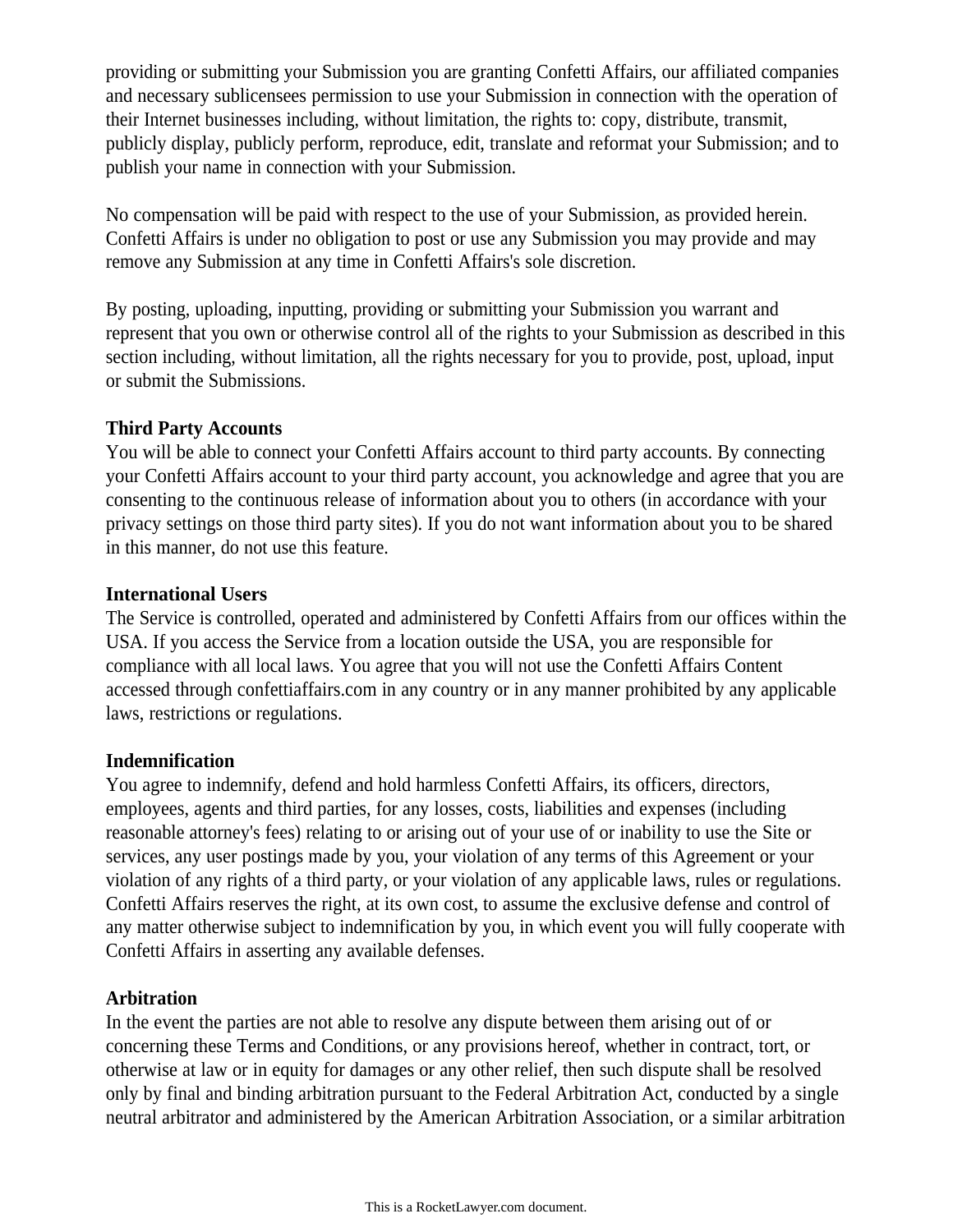service selected by the parties, in a location mutually agreed upon by the parties. The arbitrator's award shall be final, and judgment may be entered upon it in any court having jurisdiction. In the event that any legal or equitable action, proceeding or arbitration arises out of or concerns these Terms and Conditions, the prevailing party shall be entitled to recover its costs and reasonable attorney's fees. The parties agree to arbitrate all disputes and claims in regards to these Terms and Conditions or any disputes arising as a result of these Terms and Conditions, whether directly or indirectly, including Tort claims that are a result of these Terms and Conditions. The parties agree that the Federal Arbitration Act governs the interpretation and enforcement of this provision. The entire dispute, including the scope and enforceability of this arbitration provision shall be determined by the Arbitrator. This arbitration provision shall survive the termination of these Terms and Conditions.

## **Class Action Waiver**

Any arbitration under these Terms and Conditions will take place on an individual basis; class arbitrations and class/representative/collective actions are not permitted. THE PARTIES AGREE THAT A PARTY MAY BRING CLAIMS AGAINST THE OTHER ONLY IN EACH'S INDIVIDUAL CAPACITY, AND NOT AS A PLAINTIFF OR CLASS MEMBER IN ANY PUTATIVE CLASS, COLLECTIVE AND/ OR REPRESENTATIVE PROCEEDING, SUCH AS IN THE FORM OF A PRIVATE ATTORNEY GENERAL ACTION AGAINST THE OTHER. Further, unless both you and Confetti Affairs agree otherwise, the arbitrator may not consolidate more than one person's claims, and may not otherwise preside over any form of a representative or class proceeding.

#### **Liability Disclaimer**

THE INFORMATION, SOFTWARE, PRODUCTS, AND SERVICES INCLUDED IN OR AVAILABLE THROUGH THE SITE MAY INCLUDE INACCURACIES OR TYPOGRAPHICAL ERRORS. CHANGES ARE PERIODICALLY ADDED TO THE INFORMATION HEREIN. CONFETTI AFFAIRS AND/OR ITS SUPPLIERS MAY MAKE IMPROVEMENTS AND/OR CHANGES IN THE SITE AT ANY TIME.

CONFETTI AFFAIRS AND/OR ITS SUPPLIERS MAKE NO REPRESENTATIONS ABOUT THE SUITABILITY, RELIABILITY, AVAILABILITY, TIMELINESS, AND ACCURACY OF THE INFORMATION, SOFTWARE, PRODUCTS, SERVICES AND RELATED GRAPHICS CONTAINED ON THE SITE FOR ANY PURPOSE. TO THE MAXIMUM EXTENT PERMITTED BY APPLICABLE LAW, ALL SUCH INFORMATION, SOFTWARE, PRODUCTS, SERVICES AND RELATED GRAPHICS ARE PROVIDED "AS IS" WITHOUT WARRANTY OR CONDITION OF ANY KIND. CONFETTI AFFAIRS AND/OR ITS SUPPLIERS HEREBY DISCLAIM ALL WARRANTIES AND CONDITIONS WITH REGARD TO THIS INFORMATION, SOFTWARE, PRODUCTS, SERVICES AND RELATED GRAPHICS, INCLUDING ALL IMPLIED WARRANTIES OR CONDITIONS OF MERCHANTABILITY, FITNESS FOR A PARTICULAR PURPOSE, TITLE AND NON-INFRINGEMENT.

TO THE MAXIMUM EXTENT PERMITTED BY APPLICABLE LAW, IN NO EVENT SHALL CONFETTI AFFAIRS AND/OR ITS SUPPLIERS BE LIABLE FOR ANY DIRECT,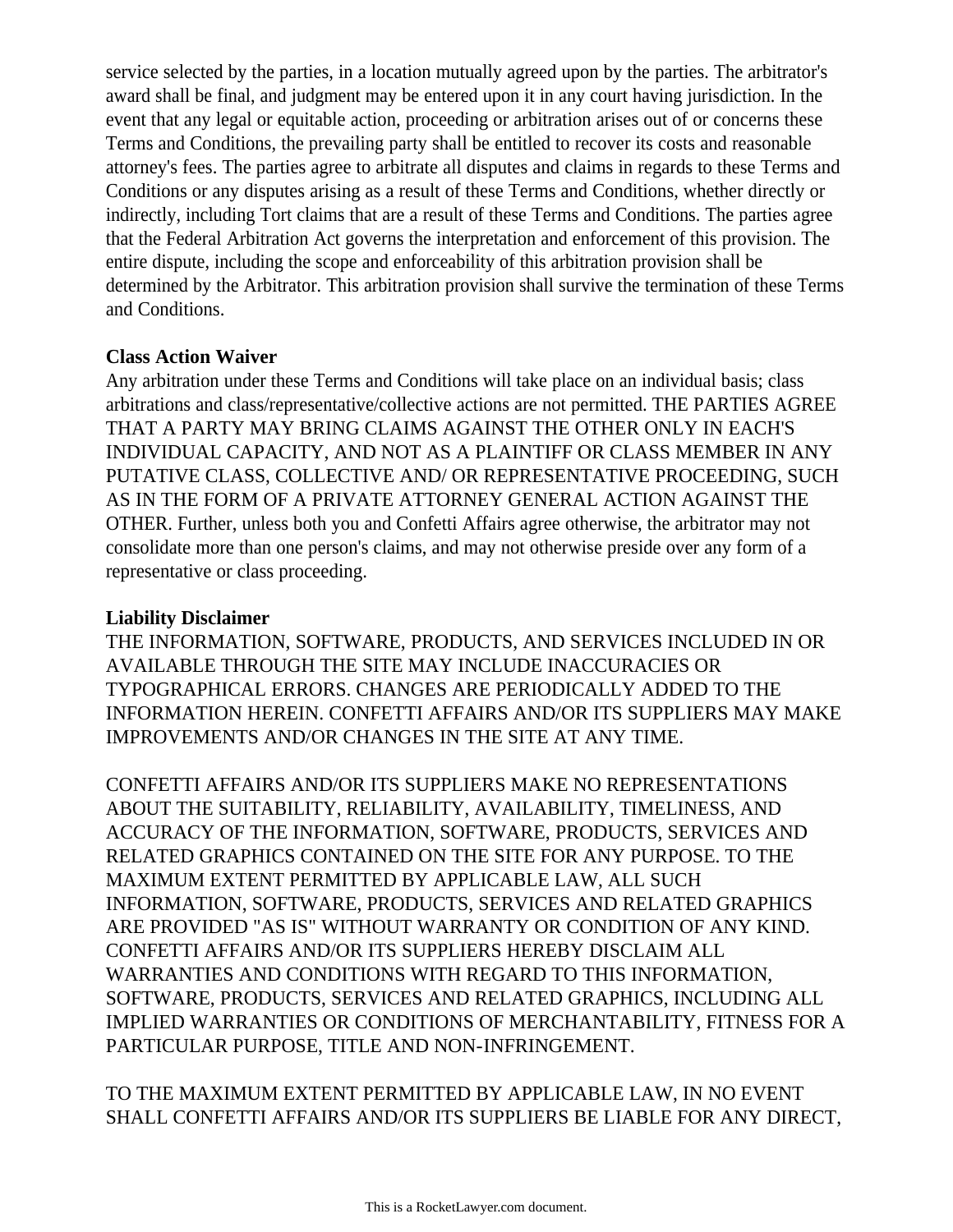INDIRECT, PUNITIVE, INCIDENTAL, SPECIAL, CONSEQUENTIAL DAMAGES OR ANY DAMAGES WHATSOEVER INCLUDING, WITHOUT LIMITATION, DAMAGES FOR LOSS OF USE, DATA OR PROFITS, ARISING OUT OF OR IN ANY WAY CONNECTED WITH THE USE OR PERFORMANCE OF THE SITE, WITH THE DELAY OR INABILITY TO USE THE SITE OR RELATED SERVICES, THE PROVISION OF OR FAILURE TO PROVIDE SERVICES, OR FOR ANY INFORMATION, SOFTWARE, PRODUCTS, SERVICES AND RELATED GRAPHICS OBTAINED THROUGH THE SITE, OR OTHERWISE ARISING OUT OF THE USE OF THE SITE, WHETHER BASED ON CONTRACT, TORT, NEGLIGENCE, STRICT LIABILITY OR OTHERWISE, EVEN IF CONFETTI AFFAIRS OR ANY OF ITS SUPPLIERS HAS BEEN ADVISED OF THE POSSIBILITY OF DAMAGES. BECAUSE SOME STATES/JURISDICTIONS DO NOT ALLOW THE EXCLUSION OR LIMITATION OF LIABILITY FOR CONSEQUENTIAL OR INCIDENTAL DAMAGES, THE ABOVE LIMITATION MAY NOT APPLY TO YOU. IF YOU ARE DISSATISFIED WITH ANY PORTION OF THE SITE, OR WITH ANY OF THESE TERMS OF USE, YOUR SOLE AND EXCLUSIVE REMEDY IS TO DISCONTINUE USING THE SITE.

#### **Termination/Access Restriction**

Confetti Affairs reserves the right, in its sole discretion, to terminate your access to the Site and the related services or any portion thereof at any time, without notice. To the maximum extent permitted by law, this agreement is governed by the laws of the State of Texas and you hereby consent to the exclusive jurisdiction and venue of courts in Texas in all disputes arising out of or relating to the use of the Site. Use of the Site is unauthorized in any jurisdiction that does not give effect to all provisions of these Terms, including, without limitation, this section.

You agree that no joint venture, partnership, employment, or agency relationship exists between you and Confetti Affairs as a result of this agreement or use of the Site. Confetti Affairs's performance of this agreement is subject to existing laws and legal process, and nothing contained in this agreement is in derogation of Confetti Affairs's right to comply with governmental, court and law enforcement requests or requirements relating to your use of the Site or information provided to or gathered by Confetti Affairs with respect to such use. If any part of this agreement is determined to be invalid or unenforceable pursuant to applicable law including, but not limited to, the warranty disclaimers and liability limitations set forth above, then the invalid or unenforceable provision will be deemed superseded by a valid, enforceable provision that most closely matches the intent of the original provision and the remainder of the agreement shall continue in effect.

Unless otherwise specified herein, this agreement constitutes the entire agreement between the user and Confetti Affairs with respect to the Site and it supersedes all prior or contemporaneous communications and proposals, whether electronic, oral or written, between the user and Confetti Affairs with respect to the Site. A printed version of this agreement and of any notice given in electronic form shall be admissible in judicial or administrative proceedings based upon or relating to this agreement to the same extent and subject to the same conditions as other business documents and records originally generated and maintained in printed form. It is the express wish to the parties that this agreement and all related documents be written in English.